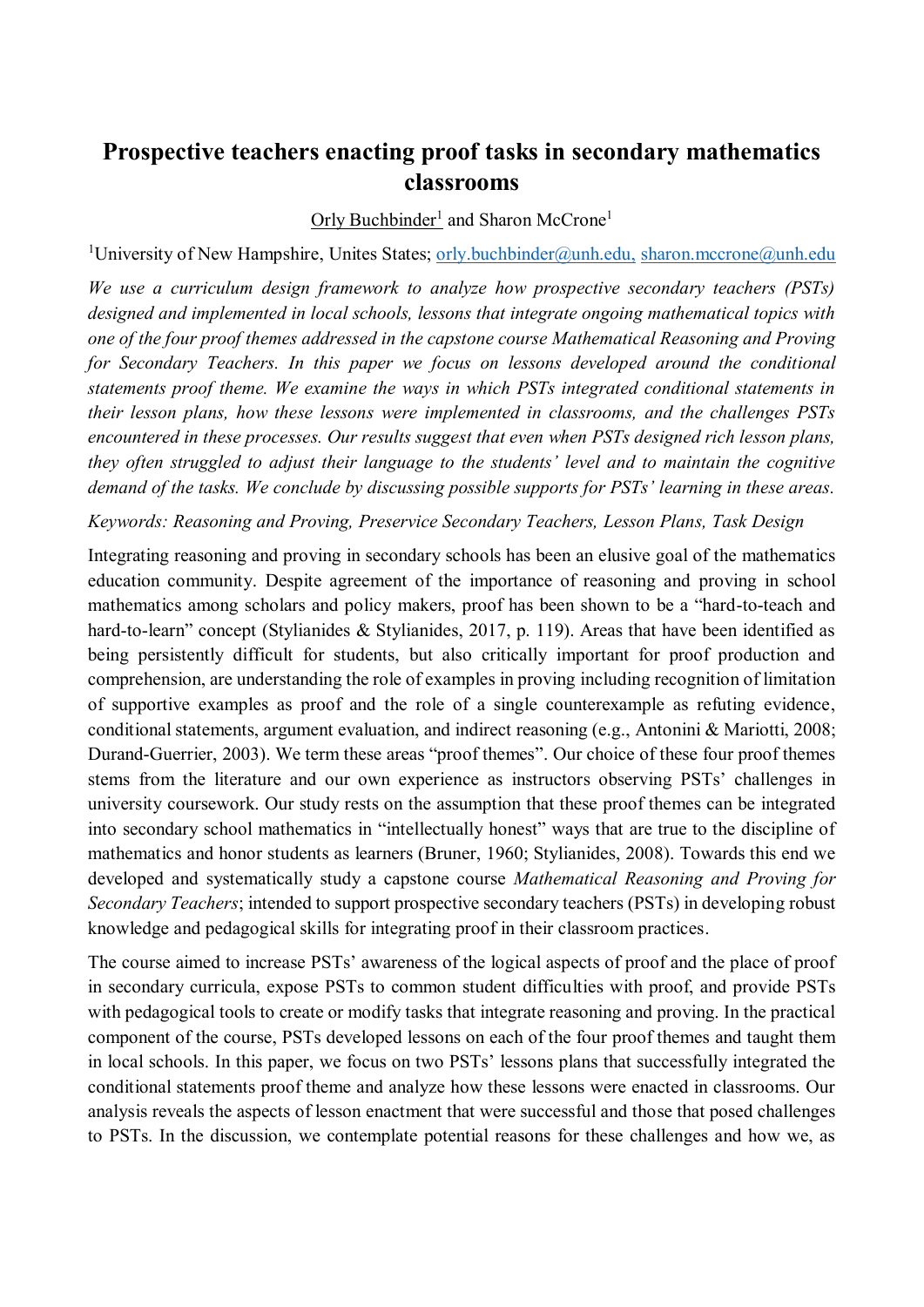teacher educators, can further support PSTs in the process of integrating proof in their teaching practices.

# **Theoretical Perspectives**

We adopt Stylianides and Stylianides' (2017) definition of proof as "a mathematical argument for or against a mathematical claim that is both mathematically sound and conceptually accessible to the members of the local community where the argument is offered" (p. 212). By "proving" we mean processes such as conjecturing, generalizing and making valid arguments grounded in mathematical deductions rather than authority or empirical evidence (Ellis, Bieda & Knuth, 2012). Implicit in this definition is that students must develop understanding of what a deductive argument is, and that teachers must provide opportunities for students to develop such understanding through instructional activities. Teachers, on their part, rely on curriculum materials to facilitate student learning of proof.

Stein, Remillard and Smith (2007) distinguish between *written curriculum*, which includes written artifacts that teachers and students use, *intended curriculum*, which is the teacher's lesson plan, and *enacted curriculum* that is the lesson as it unfolds in the classroom (Fig. 1).



**Figure 1: Phases of curriculum. Adapted from Stein, Remillard, & Smith, 2007, p.322**

From the perspective of a secondary teacher aiming to integrate reasoning and proof into the mathematics curriculum, we find that each element of this model (Fig. 1) presents unique challenges. First, written curricula in the United States, such as textbooks, offer limited proof-related tasks outside high-school geometry (e.g., Thompson, Senk, & Johnson, 2012). Thus, it becomes the work of the teacher to design tasks and develop an intended curriculum. Next, as the teacher enacts the lesson in class, he/she must use appropriate language and conceptual tools that are within the reach of secondary students to highlight mathematical ideas. Here, again, curriculum materials offer little guidance to teachers on how to enact proof tasks in classrooms (Stylianides, 2008) in ways that support development of students' conceptions which are in line with conventional mathematics. Thus, much of the curriculum design and implementation around proof rests on teachers' own knowledge and beliefs about the importance of proof for their students' mathematical learning.

Supporting PSTs in developing such knowledge and productive dispositions towards proof were the goals of the capstone course*.* In Buchbinder and McCrone (2018) we describe the course structure and its theoretical underpinnings. Here, we illustrate the design features of the course that were intended to support PSTs in development and enactment of a lesson on conditional statements. We use conditional statements as an example, but our analyses apply to all four proof themes mentioned.

### **Setting**

The course *Mathematical Reasoning and Proving for Secondary Teachers* contains four modules, each addressing one of the proof themes. In the Conditional Statements module, PSTs first engaged in activities designed to strengthen their knowledge of conditional statements. This knowledge includes understanding that a conditional statement has the form: If P then  $Q (P \Rightarrow Q)$ , where P is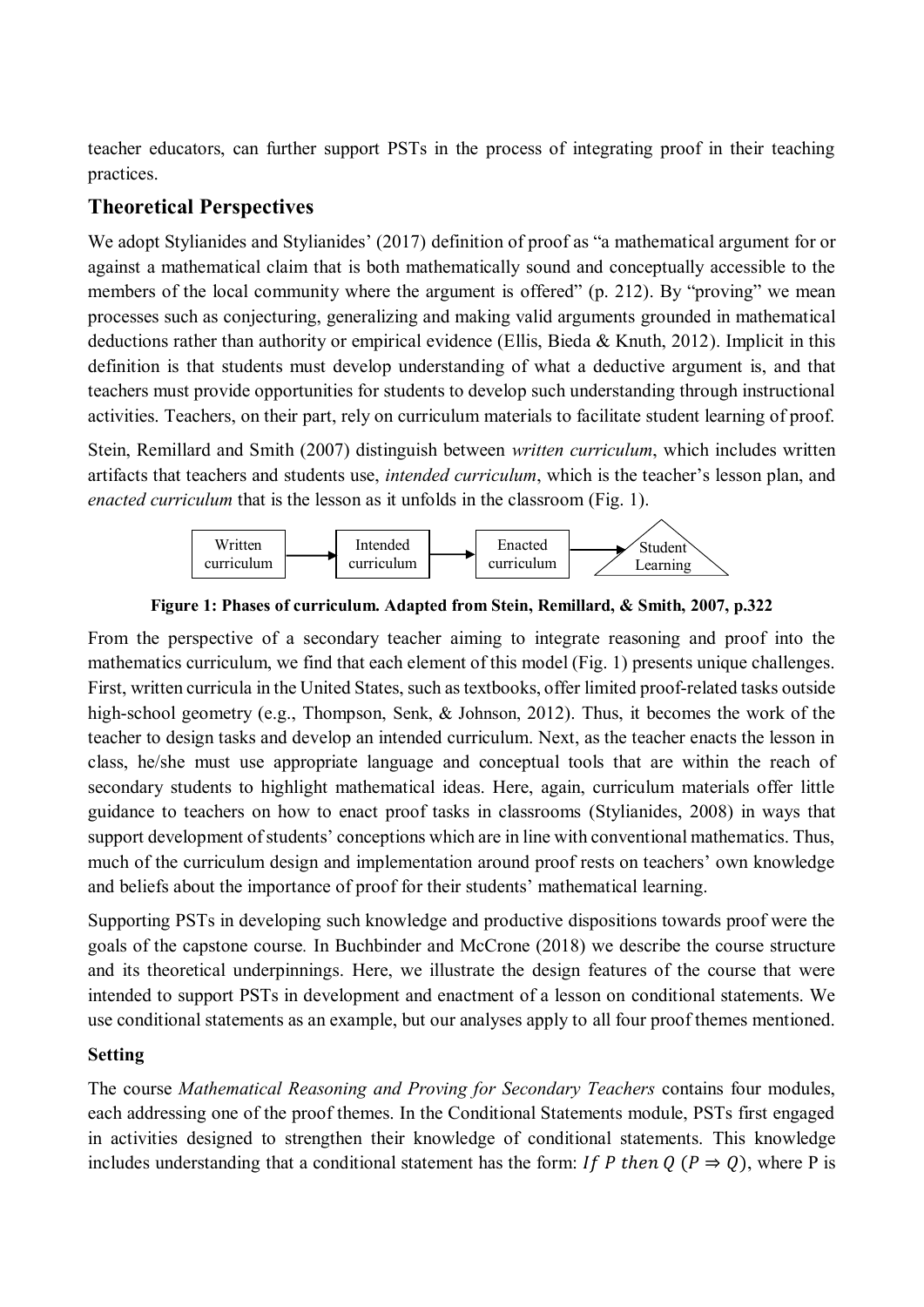an hypothesis and Q is a conclusion; how to determine truth-value of such a statement; its equivalent forms such as a contrapositive ( $\sim Q \Rightarrow \sim P$ ) and non-equivalent forms, such as a converse ( $Q \Rightarrow P$ ).

PSTs then examined excerpts of hypothetical student work related to conditional statements, analyzed students' conceptions, and contemplated ways to address students' difficulties. Next, the PSTs reviewed a sample of mathematics textbooks to examine where conditional statements appear in the school curriculum. These activities aimed to equip PSTs with the background for creating their own lessons integrating conditional statements with mathematical topics taught in local schools.

During the lesson development stage, PSTs shared ideas and received feedback on their lesson plans from their peers and the course instructor. The lessons were 50-minutes in length, and were intended for small groups of 5-8 students rather than the whole class. All lessons were videotaped with 360° cameras to capture both the PSTs' actions and the students' participation. PSTs then watched their videos and wrote a reflective report. Sharing lesson plans with peers was intended to support PSTs' enactment of their lesson, while reflection reports and instructor's feedback on it aimed to serve as a mechanism for future improvement. Despite multiple means of support embedded in the course design, PSTs experienced challenges in developing and enacting lessons on conditional statements, as we will show in the results section.

## **Methods: Participants, Data Sources and Analysis**

Fifteen PSTs in their last year of university studies took part in the research. Prior to the capstone course the PSTs completed most of the required courses in mathematics and pedagogy.

The data sources for the analysis reported in this paper comprise the PST-developed lesson plans on conditional statements, the video recordings of the enacted lessons, and PSTs' reflective reports. The lesson plans were analyzed in terms of their focus on the conditional statements proof theme, and assigned a rating of high, medium or low. The *low* focused lesson plans included no more than 3 conditional statements and the activity only required students to determine their truth value. For example, Chuck's (all names in the paper are pseudonyms)  $8<sup>th</sup>$  grade lesson on exponents had three true or false questions, such as: "*If a negative number is raised to an even power, the result will be a positive number.*" This question offers opportunities to discuss what is needed to prove or disprove such a statement and use the rules of exponents to produce a generic proof accessible to 8<sup>th</sup> graders. Yet, Chuck's plan merely expected students to produce a "proof" by example, such as  $(-2)^2 = (-2)(-$ 2) =4, missing the opportunity to attend to a misconception about the limitations of empirical evidence as proof and even enforcing it. Lesson plans with *high* focus on the proof theme contained more than three conditional statements along with a clear plan on how they would be used to advance students' knowledge of conditional statements (as examples in the results section will show). A lesson plan with *medium* focus would be located between these two extremes, for example, Rebecca's lesson on logic riddles dealt with reasoning and justifying, but the place of conditional statements was unclear.

The classroom videos were analyzed using Schoenfeld's (2013) *Teaching for Robust Understanding* (TRU) rubric which was slightly modified to reflect aspects of teacher work and student interaction that are specific to proving. The revised rubric had five dimensions, four related to teacher actions: (a) Accuracy, language, and connections, (b) Explicating reasoning and proof theme, (c) Actions to promote student engagement, (d) Maintaining cognitive demand; and one dimension related to (e)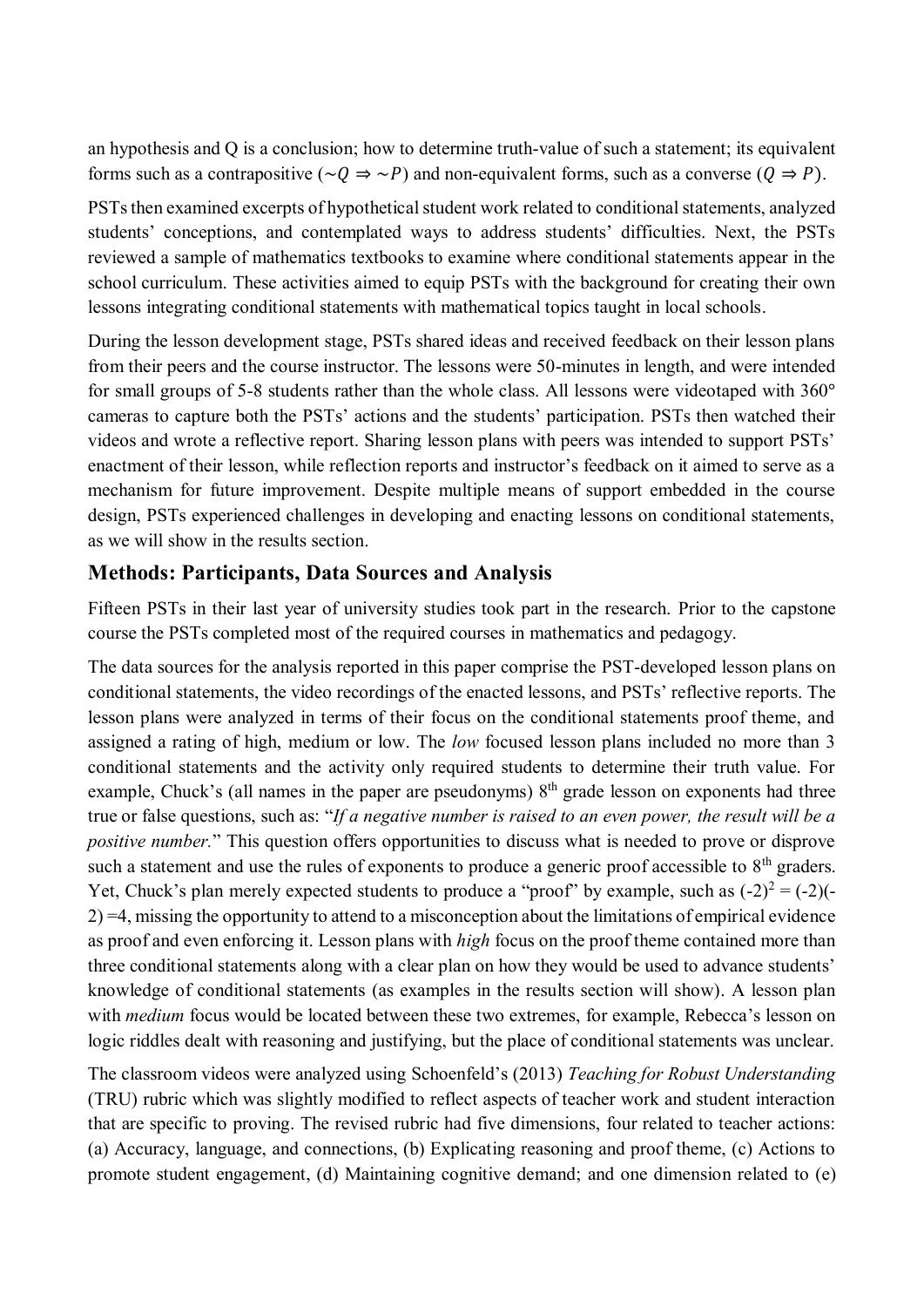Student engagement. Each video was divided into thematic episodes, no more than 5 minutes long, and each episode was assigned a score of 3 (high), 2 (medium), 1 (low) on each dimension. In the results section we illustrate the different dimensions of the rubric and the scoring system.

### **Results**

### **The intended curriculum: Lesson plans**

The analysis of the lesson plans in terms of prevalence of the conditional statements revealed 3 plans with low focus on the proof theme, 1 medium and 11 high. Below are examples of two lesson plans with a high focus on the conditional statements theme, developed by Bill and Dylan for students in grade 10. We chose these lessons to illustrate creative integration of conditional statements with regular content in algebra and geometry; as well as the challenges that PSTs encountered while enacting the lessons in classrooms.

Bill's lesson plan integrated conditional statements with triangle geometry. Each pair of students had two sets of notecards: yellow cards had hypotheses written on them (e.g., a triangle is equilateral), and green cards had conclusions (e.g., a triangle is isosceles). Students had to create conditional statements by matching hypotheses to conclusions. Bill intended to use student-produced statements in a whole class discussion to introduce such concepts as *domain* of a statement and a *counterexample*. Bill also planned to have students physically switch between hypothesis and conclusion cards as a way to introduce a *converse*. The lesson plan did not contain any exposition about what a conditional statement is, how it is structured, and what is needed to prove or disprove it. Bill hoped that these ideas would come out naturally as the students engaged in and discussed the card-matching activity.

Dylan's lesson integrated conditional statements with evaluating expressions and solving simple algebraic equations. First, the concept of conditional statements and key vocabulary such as truth value, domain and proposition (in lieu of hypothesis and conclusion) was introduced through nonmathematical examples such as "If a motor vehicle has four wheels then it's a car." Next, students practiced identifying domain, proposition and determining the truth-value of four statements: (1) If a number is divisible by 10, then it is divisible by 5; (2) If a number is not divisible by 10, then the number is not divisible by 5; (3) If a number is not divisible by 5, then it is not divisible by 10; and (4) If a number is divisible by 5, then it is divisible by 10. Notating the first one as  $P \Rightarrow Q$ , the other statements have the forms:  $\sim P \Rightarrow \sim Q$ ,  $\sim Q \Rightarrow \sim P$ , and  $Q \Rightarrow P$ , respectively, which allows making interesting connections. The third task had students identify domain and proposition in statements related to evaluating expressions, such as: "If we have the equation  $11x - 12 = 1$ , then the solution of x is a whole number", or "If the side length of a cube is a whole number, then the volume is also a whole number." The students worked on these tasks in pairs and then discussed as a group.

Both lesson plans meaningfully integrated conditional statements with the mathematical topics Bill and Dylan planned to teach. The tasks in the lessons were of high cognitive demand (Silver et al., 2009) as they required formulating statements, exploring and justifying claims. In the next section we examine the transition from the intended to enacted curriculum in Bill's and Dylan's lessons.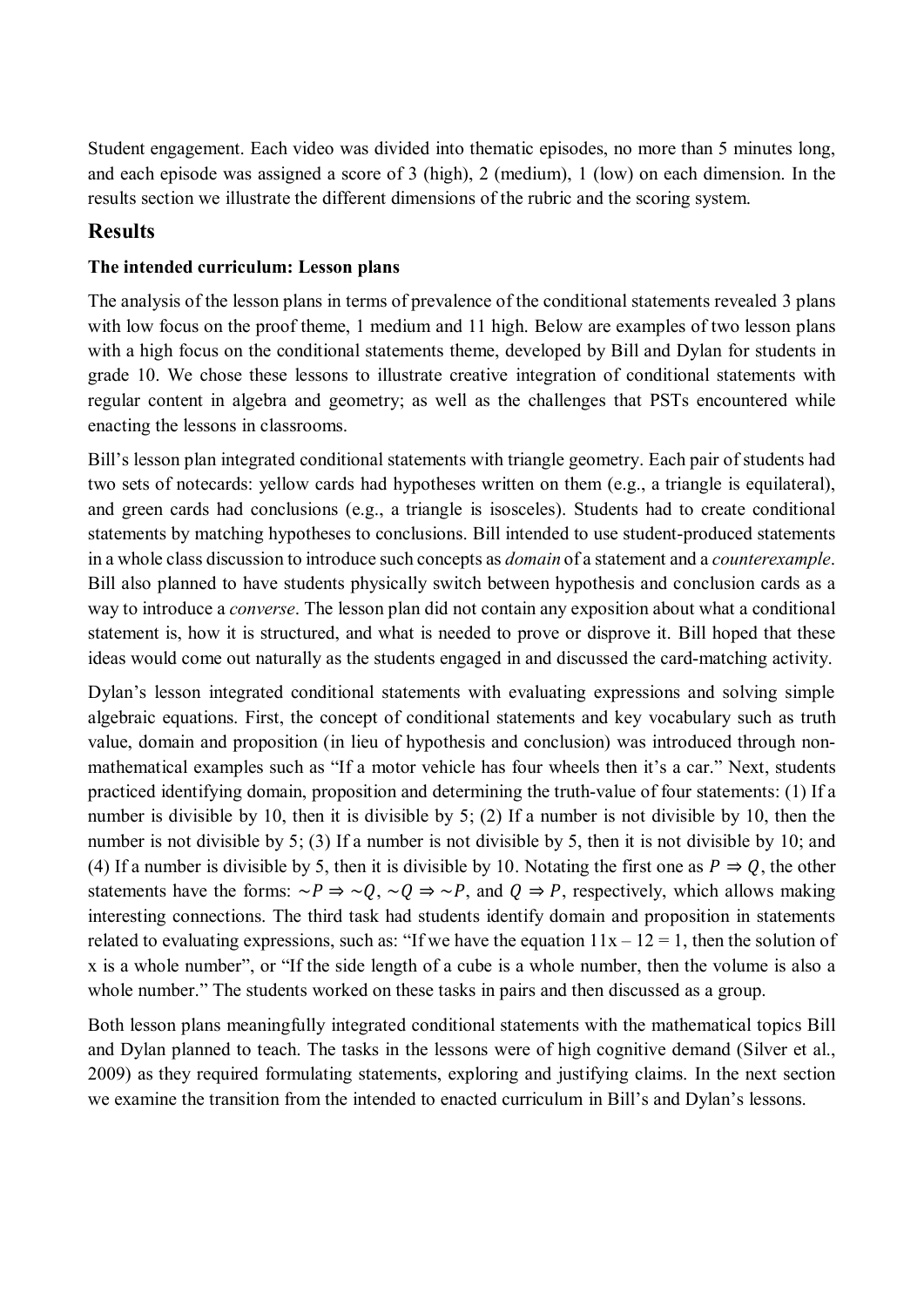### **The enacted curriculum: Classroom implementation**

Both Bill's and Dylan's lessons were enacted in  $10<sup>th</sup>$  grade classrooms with a group of 4 students. The description of the enactment below follows the five dimensions of the modified TRU rubric.

**Bill's enacted lesson.** Within the dimension of *Accuracy, language and communication* we distinguish between accuracy related to geometry, in which Bill's performance was impeccable, versus accuracy related to the proof theme. Bill's lesson plan suggested that he intended to build on students' contributions to elicit ideas about conditional statements. Thus, throughout the lesson Bill tried to avoid unfamiliar vocabulary and only used informal language. For example, when introducing the card matching activity Bill instructed students to match "if-cards" with "then-cards" to create "ifthen" statements. He never introduced the concept of conditional statement and referred to hypothesis and conclusion as the "if-part" and "then-part" of the statement throughout the entire lesson. The lack of proper mathematical language complicated the classroom communication. Towards the end of the lesson Bill wrote a statement and its converse next to each other on the board and asked the students: "what changed?" One student responded by saying "the 'then' became the 'if'." This is a correct observation on behalf of the student, which signals the lack of language to describe it. While intending to build on student knowledge, Bill missed the opportunity to introduce vocabulary that could help to streamline the communication around conditional statements.

In terms of *explicating the conditional statements* proof theme, Bill seemed to follow a similar strategy of minimizing his input. The mathematical task lent itself naturally to discussing such important ideas as generality of a conditional statement and how to determine if it is true or false. Yet, the only concept Bill introduced in the lesson was a counterexample, which he informally defined as an example that "does not fit the statement and disproves it." Bill initiated a discussion on how to distinguish between examples that support, disprove or are irrelevant to the statement. For the latter point he used the statement: "If an angle in a triangle is 45°, then the measure of the third angle is 45°," and drew a triangle with no 45° angles. Students were initially confused whether this triangle constitutes a counterexample to the statement, so Bill explained that a counterexample must satisfy the "if-part" but not the "then-part". Overall, Bill explicated multiple aspects related to conditional statements, but his insistence on using only informal language kept the discussion at a basic level.

In terms of actions to *promote student engagement*, Bill's lesson was rated very high. He encouraged participation by asking multiple questions, pushing students to provide explanations and justify their thinking. He was attentive to student body language and when he sensed that some students did not follow the discussion, he asked a student to repeat what was said in their own words. Bill made sure that each student contributed something to the conversation, however the level of *student engagement* was rather moderate. Although all students were listening attentively, they appeared uncomfortable when pushed to speak in full sentences, only responding in a few words. As a result, Bill often had to break down his questions to a set of simpler ones, lowering the *cognitive demand* of the tasks. The aggregate scores for Bill along the five dimensions are shown in Figure 2a.

**Dylan's enacted lesson.** Similar to Bill, Dylan's *Accuracy, language and communication* was different when talking about solving equations versus aspects related to conditional statements. The latter was often imprecise or not properly adjusted to the students' level. For example, Dylan said that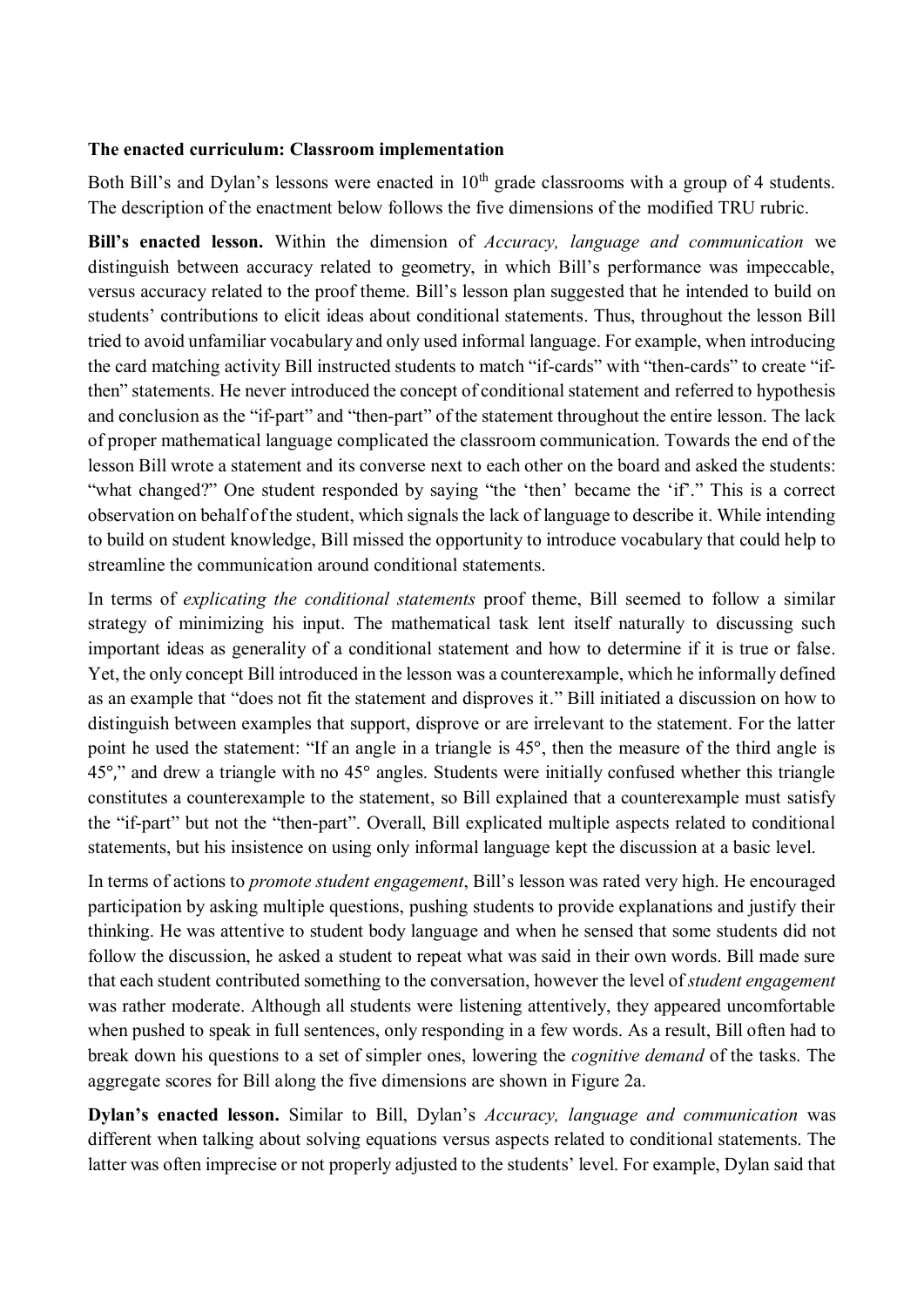"when we prove the statement is false, we are providing a counterexample - something that does not fulfill the statement." But since he did not provide a clear explanation of what it means to "not fulfill the statement" students occasionally confused an irrelevant example for a counterexample.

Dylan *explicated the conditional statement* proof theme much stronger than Bill. Dylan introduced some key concepts related to conditional statements, and even some logical notation, e.g.,  $P \Rightarrow Q$ , which contributed to more seamless communication. However, Dylan missed multiple opportunities to draw connections among the concepts. For example, each of the four conditional statements on divisibility by 10 and by 5 was treated as a separate entity during the lesson. We are not claiming that Dylan should have delved deeper into logical notation or introduced a contrapositive, which could have been overwhelming for the students. However, Dylan missed the opportunity to draw students' attention to the fact that that statements (2) and (4) are disproved by the same counterexample or that statements (1) and (3) require a general proof that uses the same key idea of 5 being a factor of 10. In his lesson reflection Dylan wrote how impressed he was with the students being able to identify the domain and proposition, and correctly justify the truth-value of statements that included negations, the converse, and the contrapositive. However, his lesson plan did not mention any of these connections, suggesting that the missed opportunity occurred at the planning stage.

Dylan did a good job in *promoting students' engagement* by ensuring that students were on task, following up on students' input, asking questions and pressing for explanations. For their part, *students participated* in the lesson in meaningful ways such as sharing ideas, responding to prompts, and justifying their work. As the lesson progressed, and its focus shifted to conditional statements involving equations, Dylan payed less attention to the logical aspects, focusing almost entirely on solving equations, possibly because students appeared to have difficulties in this area. While trying to support student thinking, Dylan often took over the explanation, thus lowering *the cognitive demand* of the tasks. The aggregate scores for Dylan along the five dimensions are shown in Figure 2b (four on teacher actions and the fifth on student engagement).







Figure 2 allows us to compare the various dimensions of Bill's and Dylan's enacted lessons. Both written lesson plans were rated high on explicating the conditional statements theme, however, Bill's insistence on using informal language resulted in lower scores in the areas of *Language* and *Explicating Conditional Statements*. Also, as described above, Bill put more effort into promoting student engagement, which is reflected in the high score for *Promote Engagement* (Fig. 2a). For the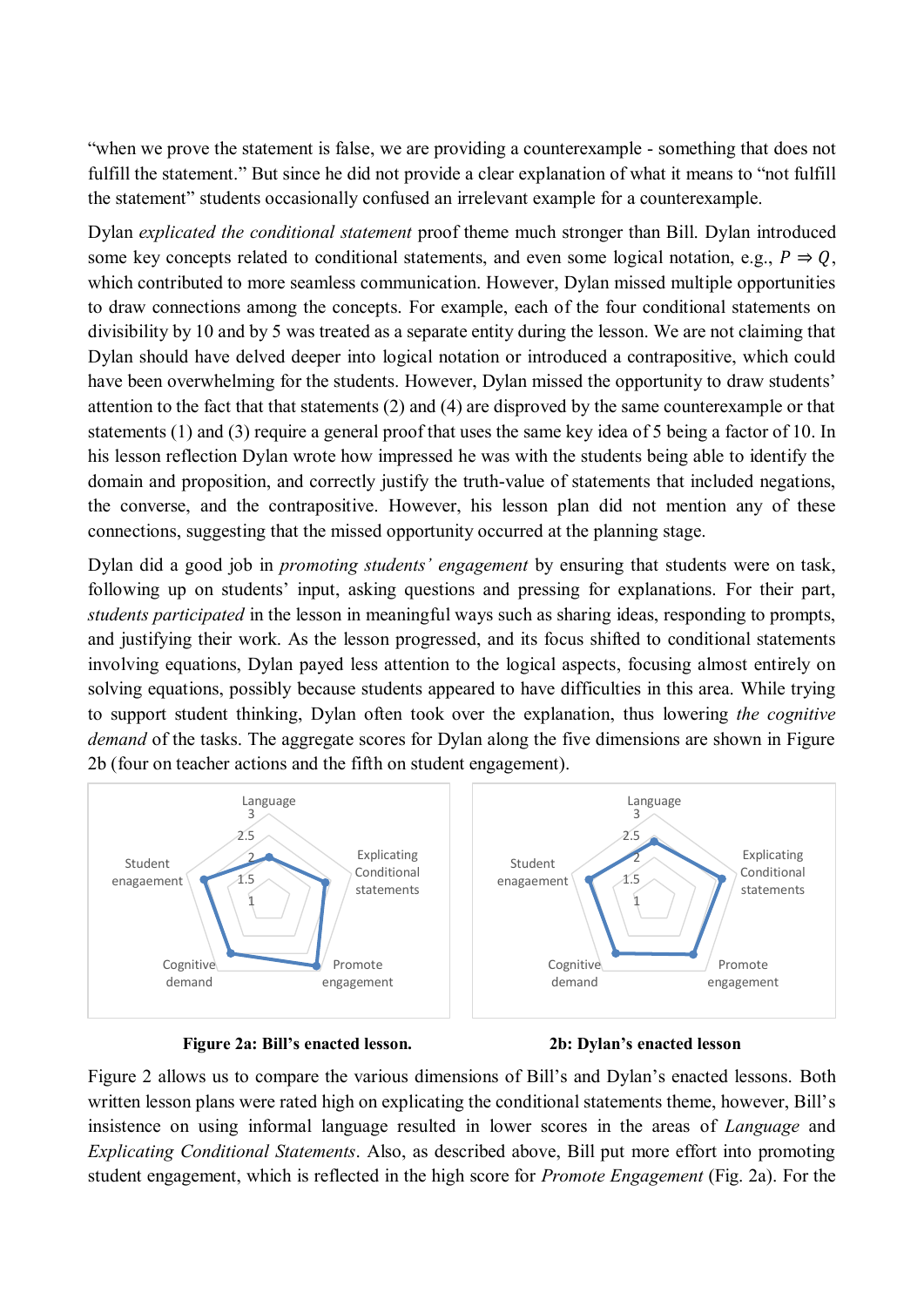*Cognitive Demand* dimension, both Bill and Dylan scored about 2.5 on the three-point scale, reflecting the fact that they both tried but did not completely succeeded in maintaining the cognitive demand of their intended tasks when enacting their lessons. The *Student Engagement* dimension was also about 2.5 for both Bill and Dylan. We emphasize that in our setting it is not possible to draw direct connections between teacher actions and student engagement. Students' active participation, or the lack of thereof, could be in response to the change in their learning routine, by having a standard mathematics lesson replaced by one taught by a PST. Nevertheless, we include the student engagement dimension in the analysis to show the feasibility of having secondary students participate meaningfully in lessons that integrate conditional statements with the ongoing mathematical topics.

## **Discussion**

Our goal in this paper was to trace how PSTs who participate in the capstone course *Mathematical Reasoning and Proving for Secondary Teachers* developed and implemented, in real classrooms, lessons that integrate aspects of conditional statements with the regular mathematics curriculum. Our analysis was grounded in Stein et al. (2007) curriculum framework. Overall, we were impressed with the fact that 11 out of 15 PST-developed lesson plans rated high on the prevalence of the conditional statements proof theme in them. This is a non-trivial outcome, especially given the limited access to pre-existing proof-oriented tasks in traditional US mathematics textbooks (i.e., the written curriculum). The majority of our PSTs were able to overcome this limitation, with the appropriate instructional support, and use knowledge and skills acquired in the capstone course creatively to develop lesson plans (i.e., the intended curriculum) that integrate logical aspects of proof with a variety of standard mathematical topics.

Despite many of the lesson plans having high focus on the conditional statements proof theme, the actual enactment of the lesson was often challenging for PSTs, as Bill's and Dylan's lessons illustrate. The main difficulties observed were adjusting the language to the student audience and clearly explicating the proof theme. These difficulties can be due to the fact that the PSTs did not know the students prior to the lesson, which impeded their ability to anticipate how students would respond to the conditional statements content. We addressed this issue in the subsequent iteration of the course, by including a requirement that PSTs provide in their lesson plans a list of mathematical-logical concepts they plan to use during the lesson and write a verbatim description of how they intend to introduce these concepts to students. The intention is to have the PSTs play out these aspects of the lesson plans more explicitly, prior to their enactment, so that their lessons are more likely to match the intended curriculum.

Based on the structure of the course, most PSTs taught a different group of students each time; this lack of continuity impedes our ability to make claims about student learning across time. However, our analysis showed relatively high levels of student engagement with proving during the PSTs' enacted lessons. Although we cannot attribute this completely to the PSTs' pedagogical actions, we assume that if the content of the lessons was completely outside students' interest or conceptual reach, we would be seeing much lower levels of student participation.

The challenges encountered by the PSTs in our study can be partially explained by PSTs' lack of teaching experience. However, we assert that teaching conditional statements, or proof themes, in